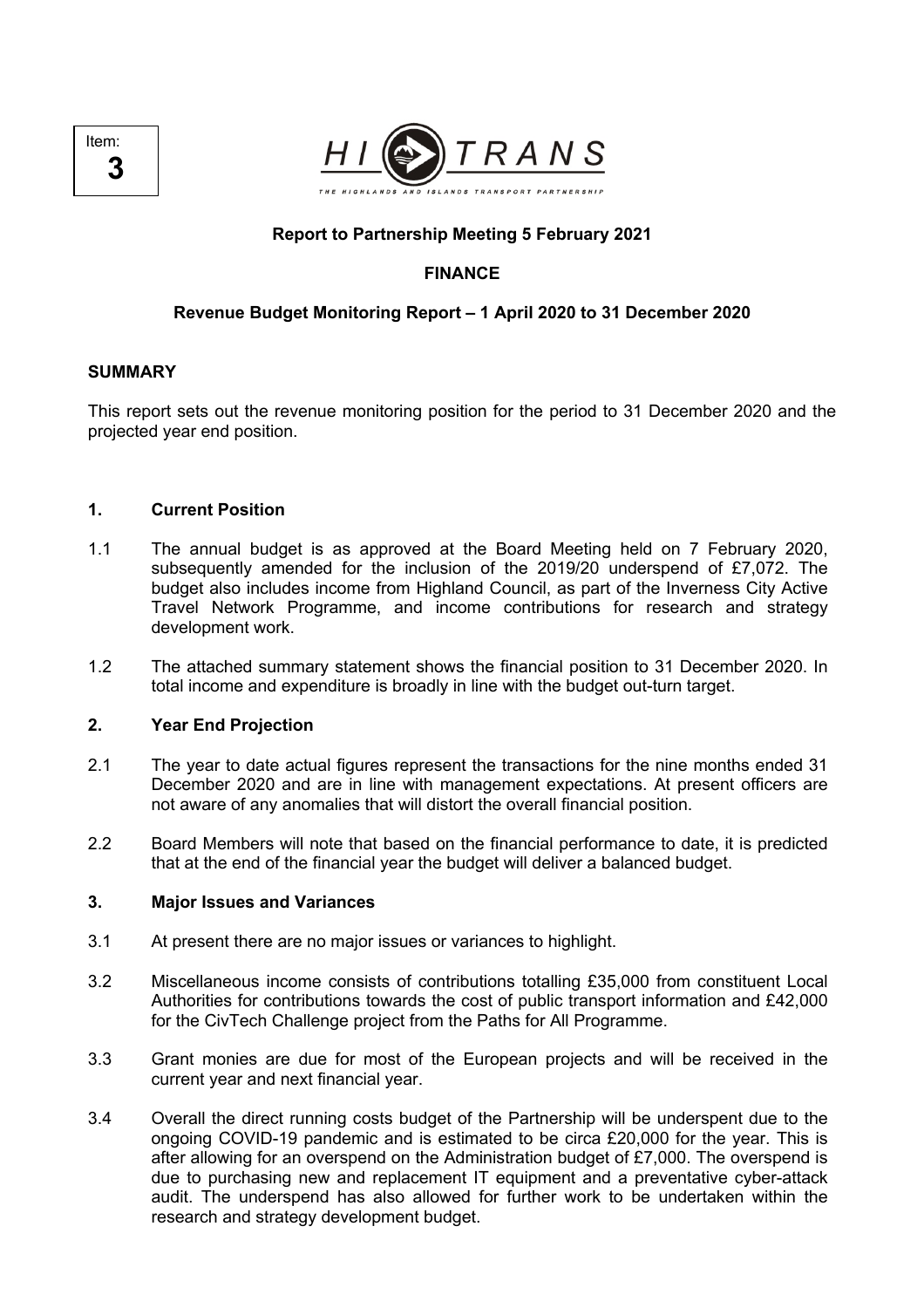# **4. Recommendation**

4.1 Board Members are asked to approve the above information as well as the attached schedule showing the revenue monitoring position for the period to 31 December 2020.

**Report by:**<br> **Designation:**<br> **Date:**<br> **Date:**<br> **Partnership Times:**<br>  $3^{\text{rd}}$  February 2 **Designation:** Partnership Treasurer **Date:** 3<sup>rd</sup> February 2021